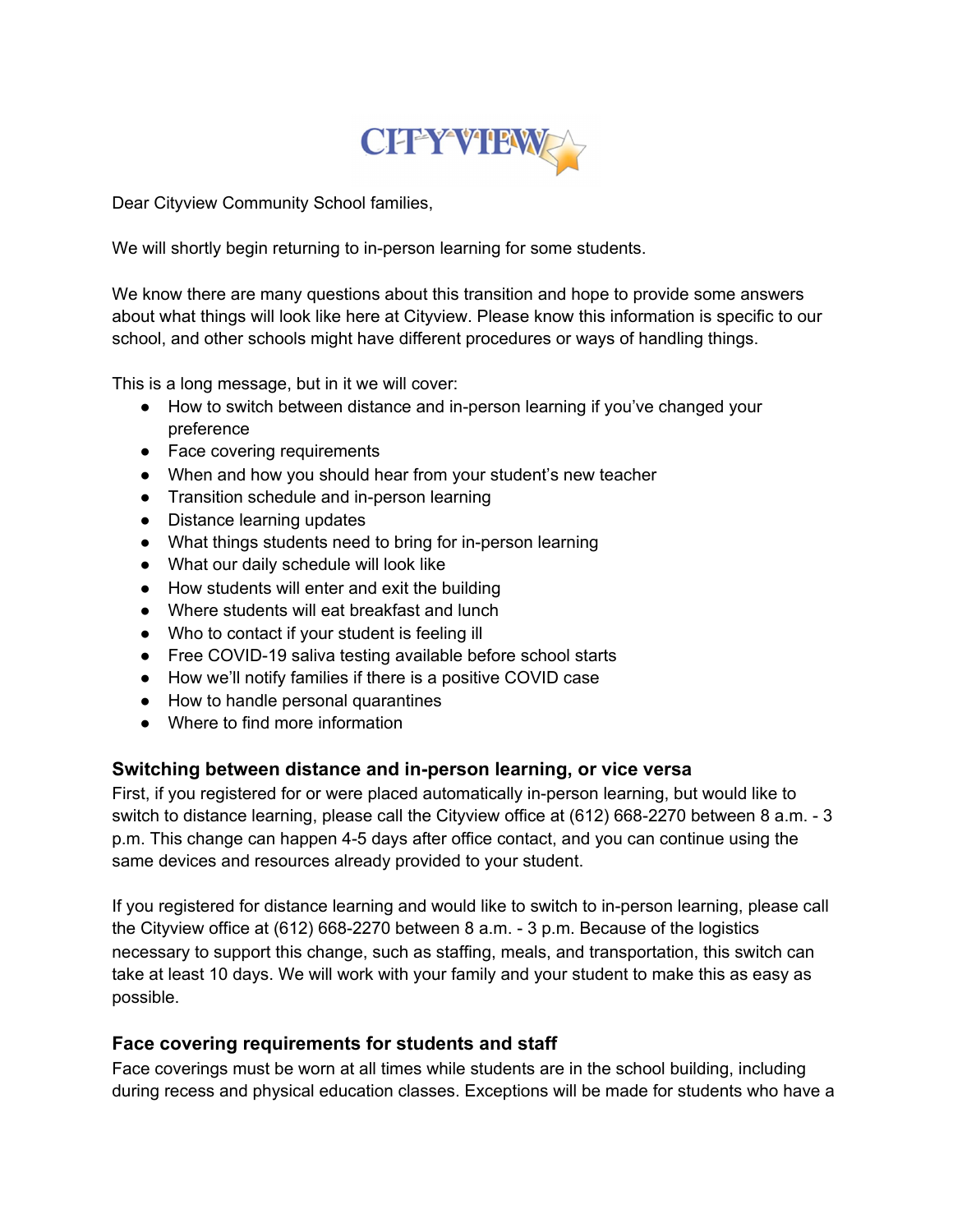doctor's note excluding them due to a medical condition or a disability. Face coverings can also be removed while eating or drinking, but must be worn at all other times.

# **Transition schedule and in-person learning**

Our Pre-K and Kindergarten students will return Feb. 8. Grades 1 and 2 will return Feb. 10, and grades 3-5 will return Feb. 22. During the transition, students will remain in distance learning until their in-person start date.

# **Distance learning updates**

|                    | In Person Teacher(s)            | Distance Learning Teacher |
|--------------------|---------------------------------|---------------------------|
| <b>ECSE</b>        | Laura Berens                    | Wendy Anantha             |
| PreK (High 5)      | Deb Burmeister                  | Kris Romsdal              |
| Kindergarten       | Tim Yurecko & Cleo Nagy         | Linda Kuczmarski          |
| <b>First Grade</b> | Andrew Smith & Daniel Orth      | Jackson Kendall           |
| Second Grade       | Parris Jett & Sam Dunne         | Faye Wooten               |
| <b>Third Grade</b> | Tron Jones & Christopher Gurley | Sarah Stone               |
| Fourth Grade       | <b>Tracy Land</b>               | TBN                       |
| <b>Fifth Grade</b> | Andrew Vogel                    | Elizabeth Garton          |

# **What things students need to bring for in-person learning**

On the first day of learning your child will need:

- Ipad/Chromebook and cord
- Hot spot and cord
- Refillable water bottle
- Backpack
- Curriculum materials that have been supplied by the district.

Leave at home:

- Toys
- Electronics
- Candy/Gum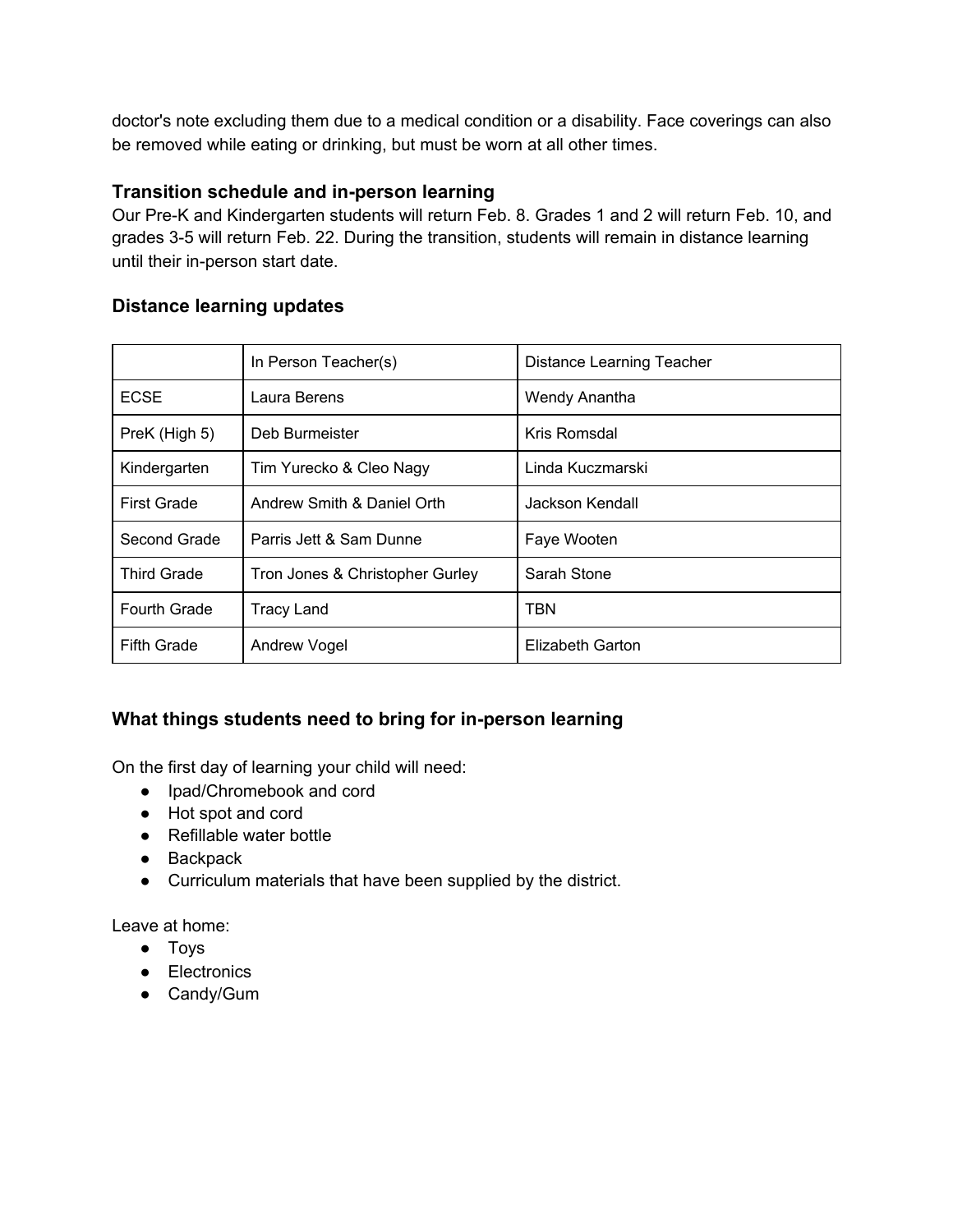# **What our daily schedule will look like**

● For in-person students

| $8:00 - 9:00$ | Arrival, Attendance, Breakfast in<br>Classroom, Morning Work,<br><b>Morning Meeting</b>                               |
|---------------|-----------------------------------------------------------------------------------------------------------------------|
|               | During this time block students<br>will have math, literacy,<br>specialists, lunch, recess,<br>science/social studies |
| $9:00 - 2:15$ | The order will vary depending on<br>grade level and teams                                                             |
| $2:15: -2:30$ | (15 minutes for closing circle)                                                                                       |

#### ● For distance learning students

| $8:30 - 9:00$ | <b>Morning Meeting</b>                                                                                                |
|---------------|-----------------------------------------------------------------------------------------------------------------------|
|               | During this time block students<br>will have math, literacy,<br>specialists, lunch, recess,<br>science/social studies |
| $9:00 - 2:15$ | The order will vary depending on<br>grade level and teams                                                             |
| 2:30:3:00     | (15-30 minutes for closing circle)                                                                                    |

# **Arrival and Dismissal:**

There will be some changes to drop-off/arrival and pick-up/dismissal for students. For students who walk to school or are brought by their families, please have students enter at Door 1. At the end of the day, students will exit at Door 1. Families should not enter the school with their students and should avoid congregating near the drop-off and pick-up locations. Please remain in your cars and students will be checked out to families.

For students riding on a school bus, the bus will arrive at 7:55 a.m. and students will enter the school through Door 1 and Door 14. At the end of the day, students will exit at Door 1, 14, 13, and 15 depending on grade level, and the bus will pick them up on the bus lane.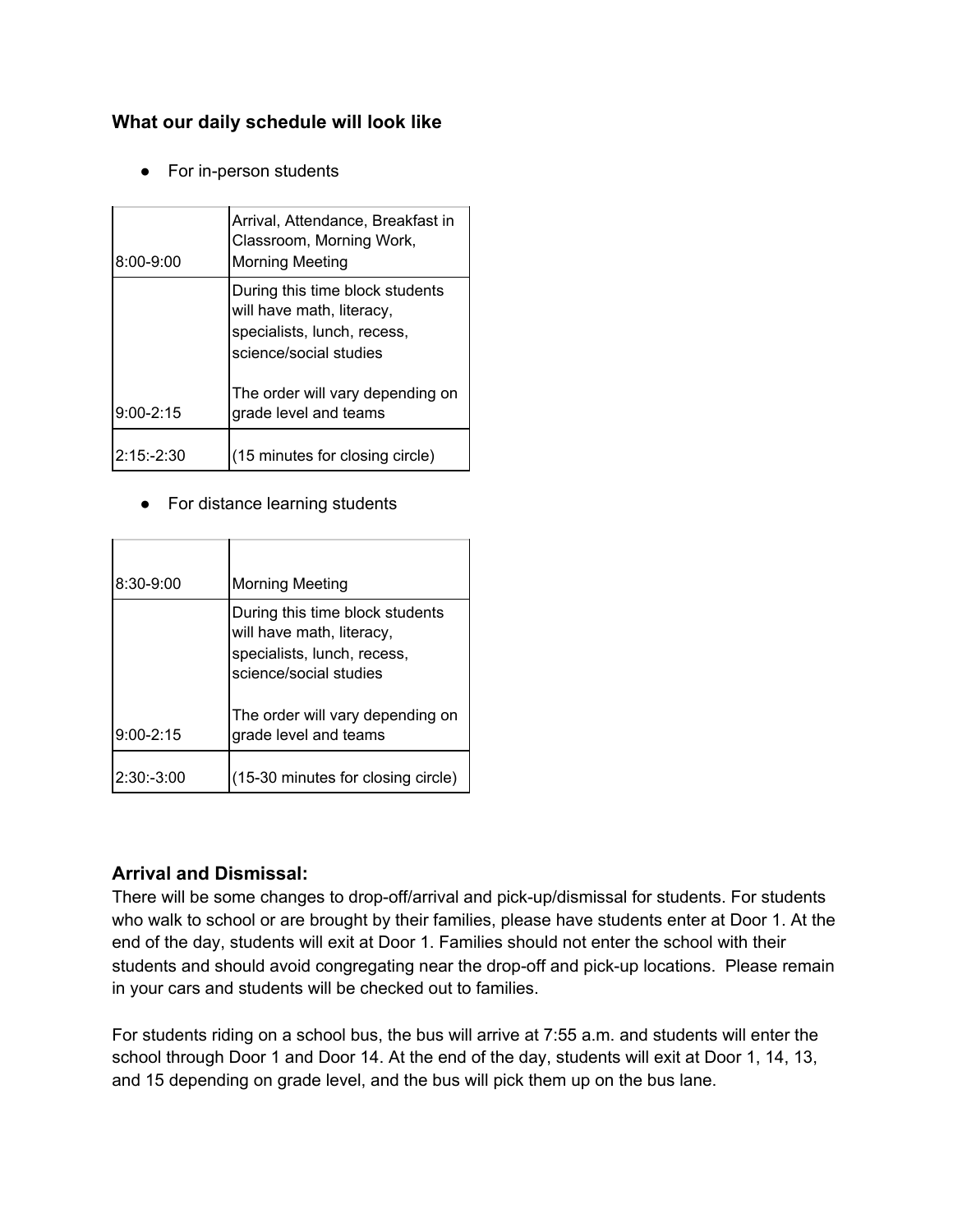### **Where students will eat breakfast and lunch**

Students will grab a pre-bagged breakfast and bring it to their classrooms. Lunches will be held in the 2 cafeterias. All COVID protocols will be followed.

## **Who to contact if your student is feeling ill**

If your student is experiencing any symptoms of illness, please keep them home. You can contact the health office at (612) 668-2279 or the main office at (612) 668-2270 and follow our school's normal attendance procedures. **We ask every family to complete a self health-screening of your student before sending them to school each day.**

Everyone has the right to keep their medical condition confidential and MPS will not identify individuals who have tested positive for COVID. However, we highly encourage families to inform their school if their student has tested positive for COVID. MPS gets information every day from both the Minnesota Department of Health and the Minneapolis Health Department about positive cases in the MPS community. If there is a concern that your student was exposed to someone who has tested positive with COVID, you will be notified with next steps.

### **Free COVID-19 saliva testing available before school starts**

While COVID test results are only good for a moment in time, MPS is making free [saliva](https://b2s.mpls.k12.mn.us/COVID-19_Testing_Dates_and_Locations) tests [available](https://b2s.mpls.k12.mn.us/COVID-19_Testing_Dates_and_Locations) on several dates before school starts for those who are interested.

#### **How we'll notify families if there is a positive COVID case**

Because each case is unique, we will work with the Minneapolis Health Department to make the best decision about how and who to communicate with about an exposure to COVID at school. Due to confidentiality of medical information for all of our students and staff, families will not be told who has tested positive.

While it is rare that we would need to close an entire school due to a positive case of COVID, the school principal will notify families when and if the school building needs to be closed or if a classroom or certain students need to quarantine. In most cases, a school can stay open due to our strict, daily cleaning and disinfection practices. Those identified as being in close contact with someone who tested positive will need to quarantine under the direction of the Minneapolis Health Department. If a school is closed, students will return to distance learning.

#### **How to handle personal quarantines**

If you are traveling or need to quarantine for personal reasons, please contact the health office at (612) 668-2279 and follow our normal absence procedures.

#### **More information available often**

Stay tuned for updates via both MPS and our school -- websites, emails, robocalls, texts and social media. More safety videos will soon be [available](https://b2s.mpls.k12.mn.us/Home) on our MPS Phase 5 website. [Also](https://b2s.mpls.k12.mn.us/Phase5_FAQ) check our FAQ for the latest answers to new [questions](https://b2s.mpls.k12.mn.us/Phase5_FAQ).